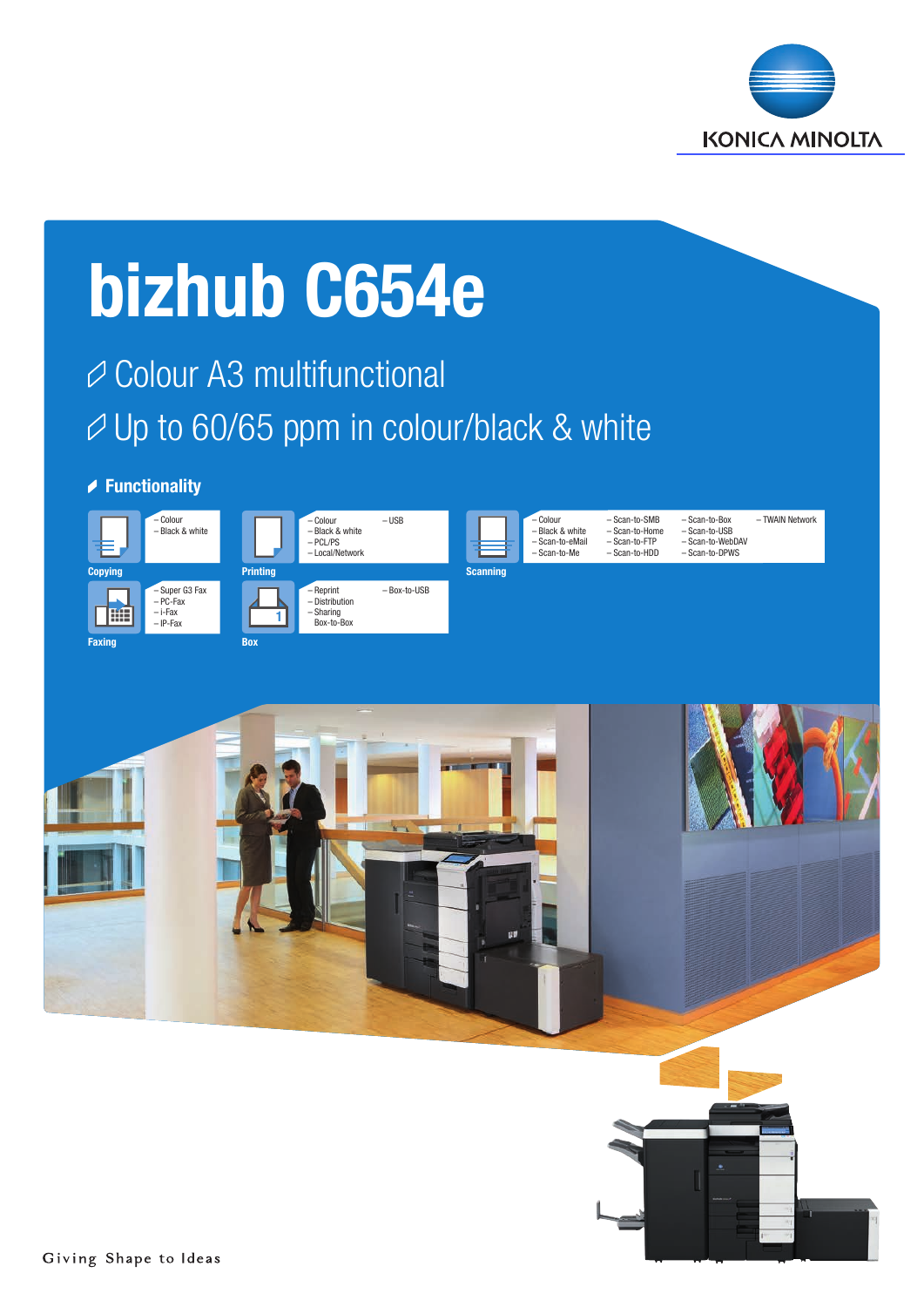# **▲ Technology**



# **▶ Option diagram**



sorting

Banner printing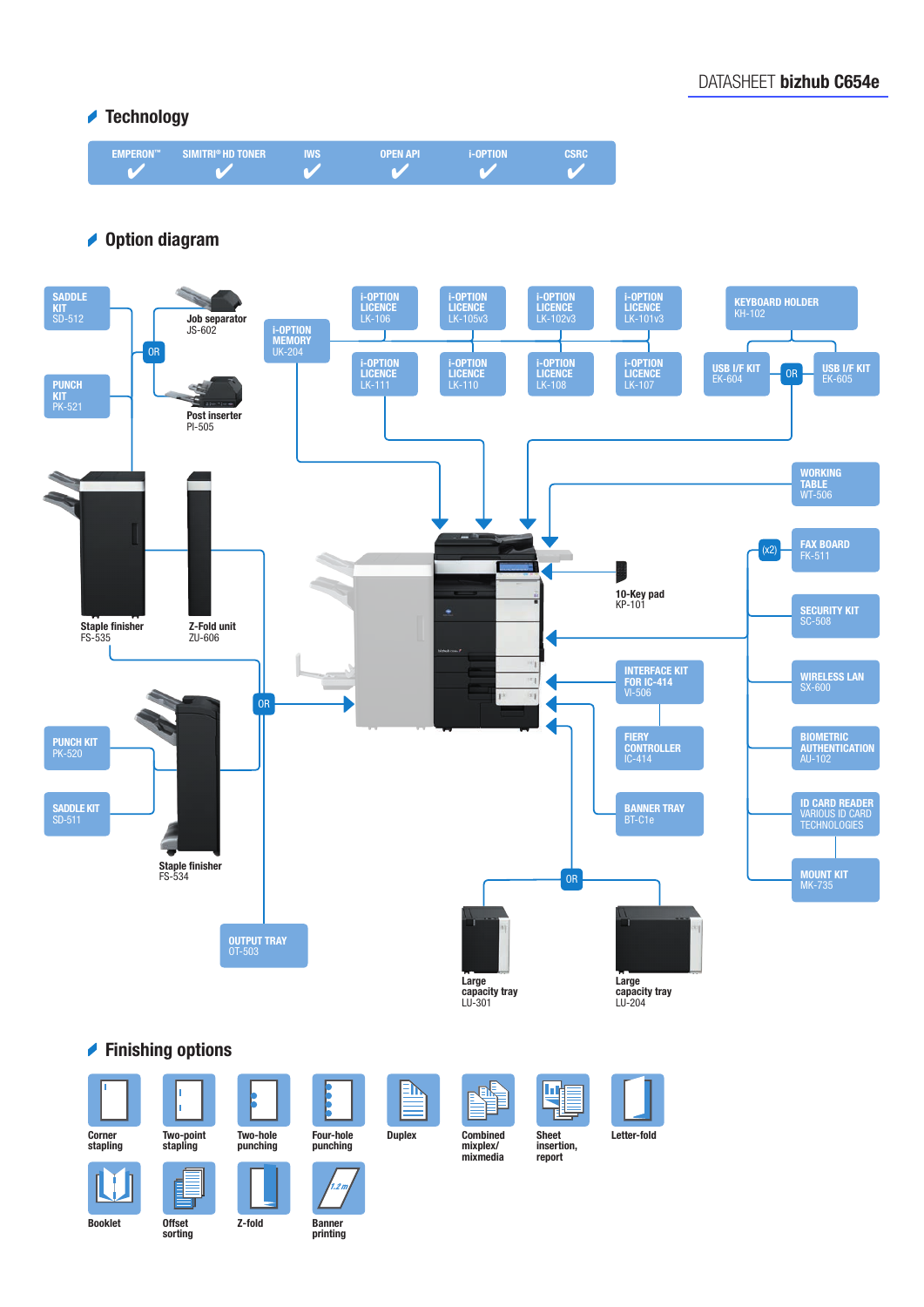# Descriptions

| bizhub C654e                  | Communication centre with 65 ppm b/w and 60 ppm<br>colour. Standard Emperon™ print controller with PCL 5c;<br>PCL 6, PostScript 3, PDF 1.7, OOXML and XPS support.<br>Paper capacity of $500 + 500 + 1000 + 1500$ sheets<br>and 150-sheet manual bypass. Media from A6 to SRA3,<br>1.2 m banner and 52 - 300 gsm. 2 GB memory, 250 GB<br>hard disc and Gigabit Ethernet standard |
|-------------------------------|----------------------------------------------------------------------------------------------------------------------------------------------------------------------------------------------------------------------------------------------------------------------------------------------------------------------------------------------------------------------------------|
| LU-204 Large capacity tray    | A4-SRA3, 2,500 sheets, 52-256 qsm                                                                                                                                                                                                                                                                                                                                                |
| LU-301 Large capacity tray    | A4, 3,000 sheets, 52-256 qsm                                                                                                                                                                                                                                                                                                                                                     |
| FS-534 Staple finisher        | 50-sheet stapling, 3,300 sheets max. output                                                                                                                                                                                                                                                                                                                                      |
| PK-520 Punch kit for FS-534   | 2/4 hole punching, autoswitching                                                                                                                                                                                                                                                                                                                                                 |
| SD-511 Saddle kit for FS-534  | Booklet finishing, half-fold, letter-fold                                                                                                                                                                                                                                                                                                                                        |
| FS-535 Staple finisher        | 100 sheets stapling, 3,200 sheets max. output                                                                                                                                                                                                                                                                                                                                    |
| PK-521 Punch kit for FS-535   | 2/4 hole punching, autoswitching                                                                                                                                                                                                                                                                                                                                                 |
| SD-512 Saddle kit for FS-535  | Booklet finishing, half-fold, letter-fold                                                                                                                                                                                                                                                                                                                                        |
| PI-505 Post inserter          | Cover insertion, post finishing                                                                                                                                                                                                                                                                                                                                                  |
| for FS-535                    |                                                                                                                                                                                                                                                                                                                                                                                  |
| JS-602 Job separator          | Separation for fax output etc.                                                                                                                                                                                                                                                                                                                                                   |
| for FS-535                    |                                                                                                                                                                                                                                                                                                                                                                                  |
| ZU-606 Z-fold unit for FS-535 | Z-fold for A3 prints, 2/4 hole punching                                                                                                                                                                                                                                                                                                                                          |
| OT-503 Output tray            | Output tray used instead of finisher                                                                                                                                                                                                                                                                                                                                             |
| KP-101 10-Key pad             | For use instead of touchscreen                                                                                                                                                                                                                                                                                                                                                   |
| WT-506 Working table          | Authentication device placement                                                                                                                                                                                                                                                                                                                                                  |

| FK-511 Fax board               | Super G3 fax, digital fax functionality           |
|--------------------------------|---------------------------------------------------|
| IC-414 Fiery controller        | Professional colour print controller              |
| VI-506 Interface kit           | Fiery controller interface card                   |
| for IC-414                     |                                                   |
| KH-102 Keyboard holder         | To place USB keyboard                             |
| EK-604 USB I/F kit             | <b>USB keyboard connection</b>                    |
| EK-605 USB I/F kit             | USB keyboard connection, Bluetooth                |
| <b>ID card reader</b>          | Various ID card technologies                      |
| MK-735 Mount kit               | Installation kit for ID card reader               |
| All-102 Biometric              | Finger vein scanner                               |
| authentication                 |                                                   |
| <b>SC-508 Security kit</b>     | Copy Guard function (2 x required)                |
| <b>BT-C1e Banner tray</b>      | Multi-page banner feeding                         |
| LK-101v3 i-Option licence      | Web browser                                       |
| LK-102v3 i-Option licence      | PDF/A, PDF encryption, digital signature          |
| LK-105v3 i-Option licence      | Searchable PDF and PPTX                           |
| LK-106 i-Option licence        | Printing of barcode fonts                         |
| <b>LK-107 i-Option licence</b> | Printing of Unicode fonts                         |
| LK-108 i-Option licence        | Printing of OCR (A and B) fonts                   |
| LK-110 i-Option licence        | Generates various file fomats incl. DOCX and XLSX |
| LK-111 i-Option licence        | Native ThinPrint client                           |
| <b>UK-204 i-Option Memory</b>  | Memory extension for i-Options                    |
| <b>SX-600 Wireless LAN</b>     | Wireless I AN to network connector                |
|                                |                                                   |

# Technical specifications

#### COPIER SPECIFICATIONS

| <b>Copying process</b>     | Electrostatic laser copy, tandem, indirect               |
|----------------------------|----------------------------------------------------------|
| <b>Toner system</b>        | Simitri <sup>®</sup> HD polymerised toner                |
| Copy/print speed A4        | Up to 65 ppm                                             |
| (mono/colour)              | Up to 60 ppm                                             |
| Copy/print speed A3        | Up to 33 ppm                                             |
| (mono/colour)              | Up to 30 ppm                                             |
| <b>Autoduplex speed A4</b> | Up to 65 ppm                                             |
| (mono/colour)              | Up to 60 ppm                                             |
| 1st copy out time          | $3.7$ sec.                                               |
| (mono/colour)              | $5.3$ sec.                                               |
| Warm-up time               | Approx. 22 sec. <sup>1</sup>                             |
| <b>Copy resolution</b>     | 600 x 600 dpi                                            |
| <b>Gradation</b>           | 256 gradations                                           |
| <b>Multicopy</b>           | $1 - 9,999$                                              |
| <b>Original format</b>     | $A5 - A3$                                                |
| <b>Magnification</b>       | 25-400% in 0.1% steps; auto-zooming                      |
| <b>Copy functions</b>      | Chapter; cover and page insertion; proof copy (print and |
|                            | screen); adjustment test print; digital art functions;   |
|                            | job setting memory; poster mode; image repeat; overlay   |
|                            | (optional); stamping; copy protection"                   |

#### PRINTER SPECIFICATIONS

| <b>Print resolution</b>  | 1,800 x 600 dpi; 1,200 x 1,200 dpi                           |
|--------------------------|--------------------------------------------------------------|
| Page description         | PCL6 (XL 3.0); PCL 5c; PostScript 3 (CPSI 3016); XPS         |
| language                 |                                                              |
| <b>Operating systems</b> | Windows XP (32/64)                                           |
|                          | Windows VISTA (32/64)                                        |
|                          | Windows 7 (32/64)                                            |
|                          | Windows 8 (32/64)                                            |
|                          | Windows Server 2003 (32/64)                                  |
|                          | Windows Server 2008 (32/64)                                  |
|                          | Windows Server 2008 R2 (64)                                  |
|                          | Windows Server 2012 (64)                                     |
|                          | Macintosh OS X 10.x                                          |
|                          | Unix. Linux. Citrix                                          |
| <b>Printer fonts</b>     | 80 PCL Latin; 137 PostScript 3 Emulation Latin               |
| <b>Print functions</b>   | Direct print of PCL, PS, TIFF, XPS, PDF, encrypted PDF files |
|                          | and OOXML (DOCX, XLSX, PPTX); mixmedia and mixplex;          |
|                          | "Easy Set" job programming; overlay; watermark;              |
|                          | copy protection; carbon copy print                           |

#### PRINTER SPECIFICATIONS (OPTIONAL)

| Embedded Fiery IC-414          |
|--------------------------------|
| Intel Pentium @ 2.6 GHz        |
| 2 GB/160 GB                    |
| Adobe PostScript 3 (CPSI 3019) |
| <b>PCL 6/5c</b>                |
| Windows XP (32/64)             |
| Windows VISTA (32/64)          |
| Windows 7 (32/64)              |
| Windows 8 (32/64)              |
| Windows Server 2003 (32/64)    |
| Windows Server 2008 (32/64)    |
| Windows Server 2008 R2 (64)    |
| Windows Server 2012 (64)       |
| Macintosh OS 9 x/10 x          |
|                                |

#### SCANNER SPECIFICATIONS

| <b>Scan speed</b><br>(mono/colour) | Up to 180 ipm                                               |
|------------------------------------|-------------------------------------------------------------|
| <b>Scan resolution</b>             | Max.: 600 x 600 dpi                                         |
| <b>Scan modes</b>                  | Scan-to-eMail (Scan-to-Me)                                  |
|                                    | Scan-to-SMB (Scan-to-Home)                                  |
|                                    | Scan-to-FTP                                                 |
|                                    | Scan-to-Box                                                 |
|                                    | Scan-to-USB                                                 |
|                                    | Scan-to-WebDAV                                              |
|                                    | Scan-to-DPWS                                                |
|                                    | Network TWAIN scan                                          |
| <b>File formats</b>                | JPEG; TIFF; PDF; PDF/A 1a and 1b (optional); compact PDF;   |
|                                    | encrypted PDF; searchable PDF (optional); XPS; compact XPS; |
|                                    | PPTX: searchable PPTX (optional): searchable DOCX/XLSX      |
|                                    | (optional)                                                  |
| <b>Scan destinations</b>           | $2,100$ (single $+$ group); LDAP support                    |
| <b>Scan functions</b>              | Annotation (text/time/date) for PDF; up to 400 job          |
|                                    | programs; realtime scan preview                             |

 $^{\rm 1} \,$  Warm-up time may vary depending on the operating environment and usage